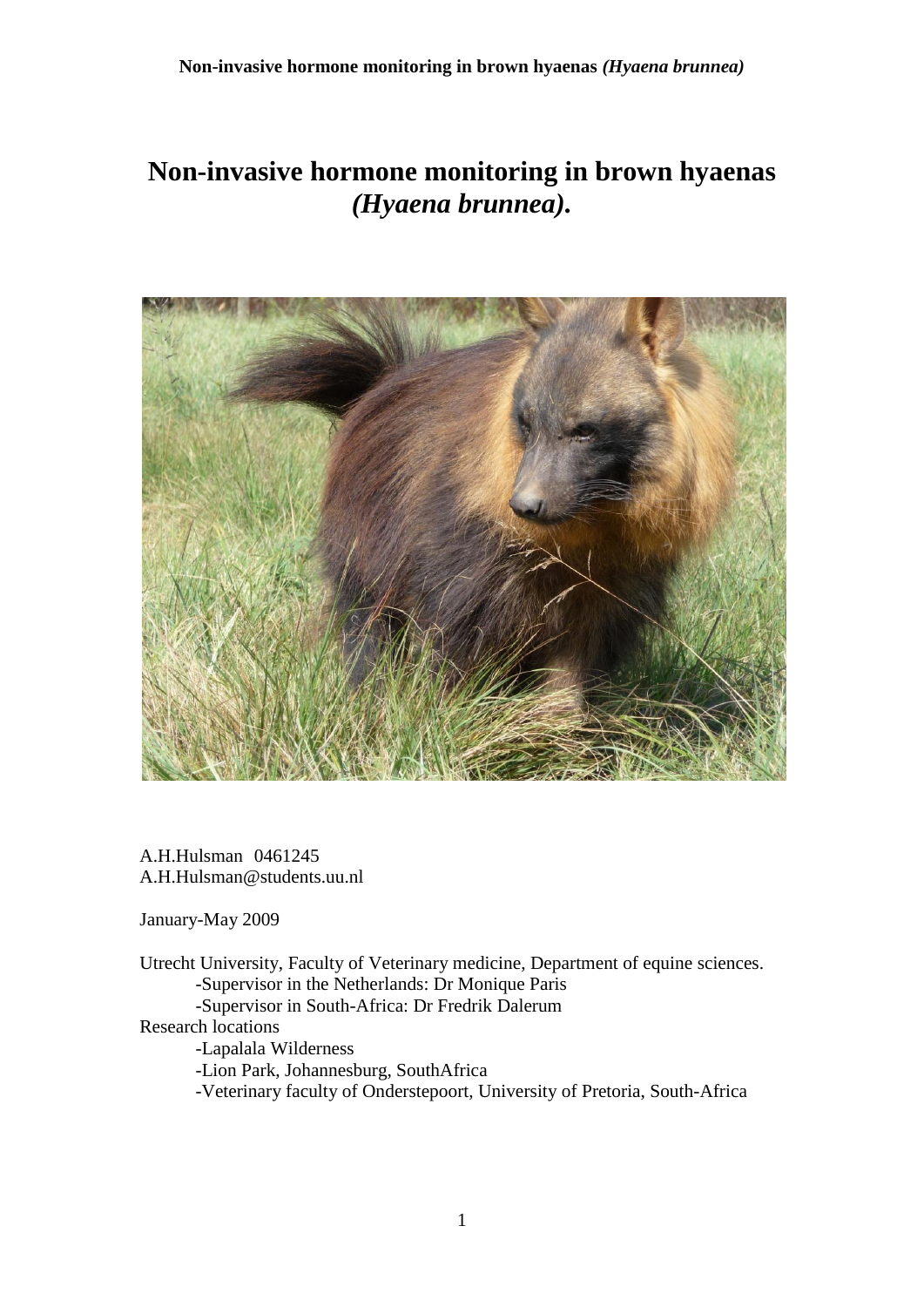# **Contents**

| 2. Patterns of latrine use by brown hyaenas ( <i>Hyaena</i> ) |  |
|---------------------------------------------------------------|--|
| 3. Non-invasive glucocorticoid measurement in brown           |  |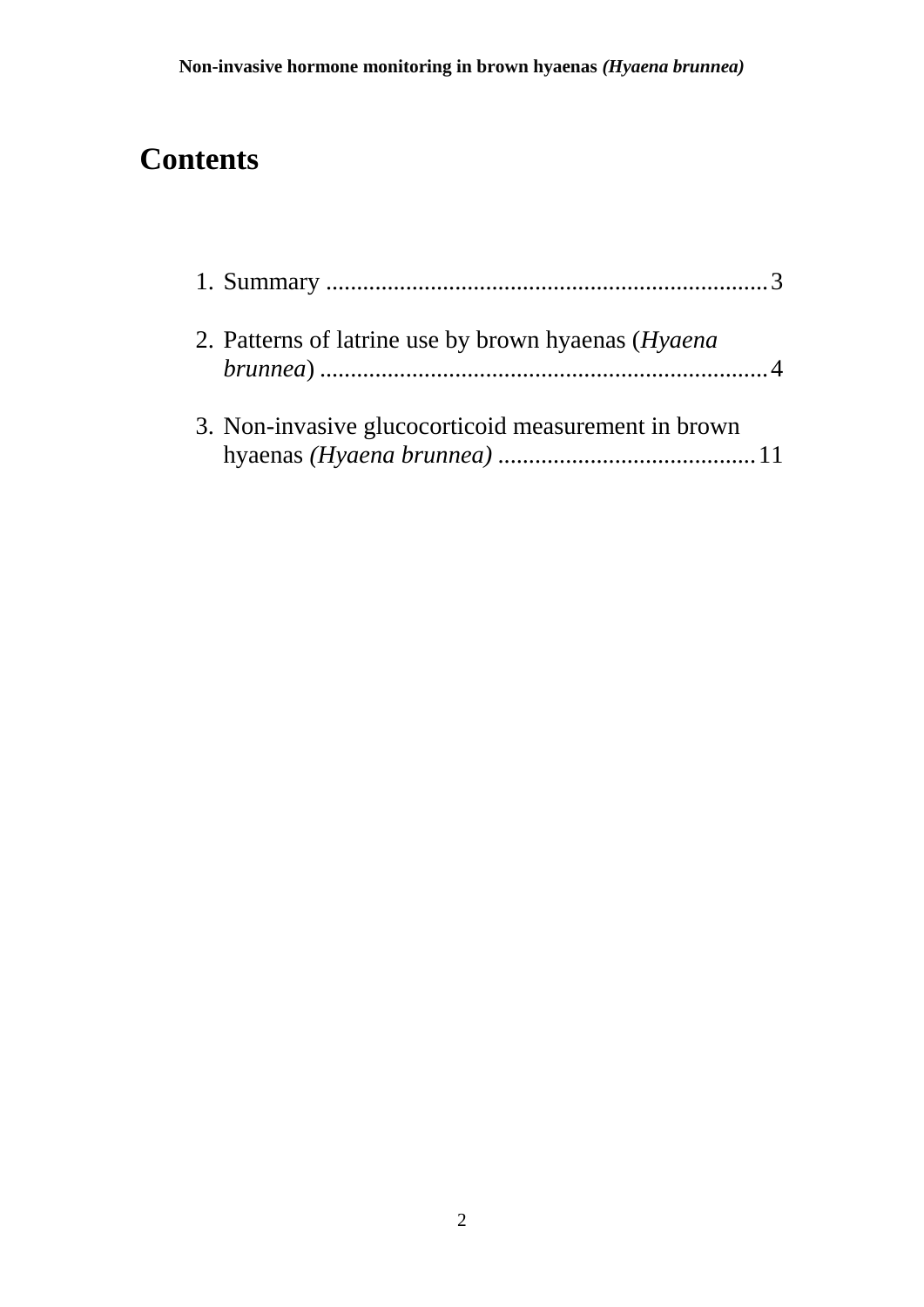#### **Non-invasive hormone monitoring in brown hyaenas** *(Hyaena brunnea)*

# **1. Summary**

<span id="page-2-0"></span>In my 4 months research project I tried to non-invasively monitor the reproduction of brown hyaenas.

For carnivores it is known that most steroid metabolites are excreted into the feces. And it is also known that excreted fecal steroid metabolites accurately reflect hormonal patterns in blood with a time delay related to the time it takes for hormones to turn over into metabolites in the excreta. Advantages of collecting feces instead of blood is that you don't have to capture the animal and the excretory patterns of metabolites in the feces represents a pool of metabolites rather than reflecting the hour to hour fluctuating dynamism quantified in blood [Creel et al. 1996].

To collect brown hyaena feces, I started visiting 191 previously identified latrine sites alongside the roads in Lapalala Wilderness, South Africa. Brown hyenas are known to make use of these latrine sites for defecation and other forms of scent marking. I visited the sites at least once a week for 2 months. Since I also put up cameras at the latrine sites, I could identify the animal visiting the latrines and I could also say something about visitation rates.

After 2 months I found out that the defecation rates at the latrines I was visiting were too low to be able to monitor the reproduction of brown hyaenas. The last few weeks of my field study I tried to find a method to increase the defecation rates at the latrines. Therefore I put out blood at latrine sites and I replaced scats from one latrine to the other (as far apart as possible). I did not find an elevation in defecation rates. Since I did not put up cameras at these latrine sites, I cannot say if they visited the latrines more often, like for pasting.

After my field work in Lapalala Wilderness I went to the Lion Park in Johannesburg were they have two captive brown hyaenas. Since the animals were living (separately) in captivity it was easy to collect daily faecal samples. In the lion park I tried to validate the non-invasive monitoring of glucocorticoid levels trough faecal samples. This validation is necessary before one can use this technique in the field. Besides the validation, I also looked at the degradation rate of hormone metabolites in brown hyaena faeces and at GIT transit times.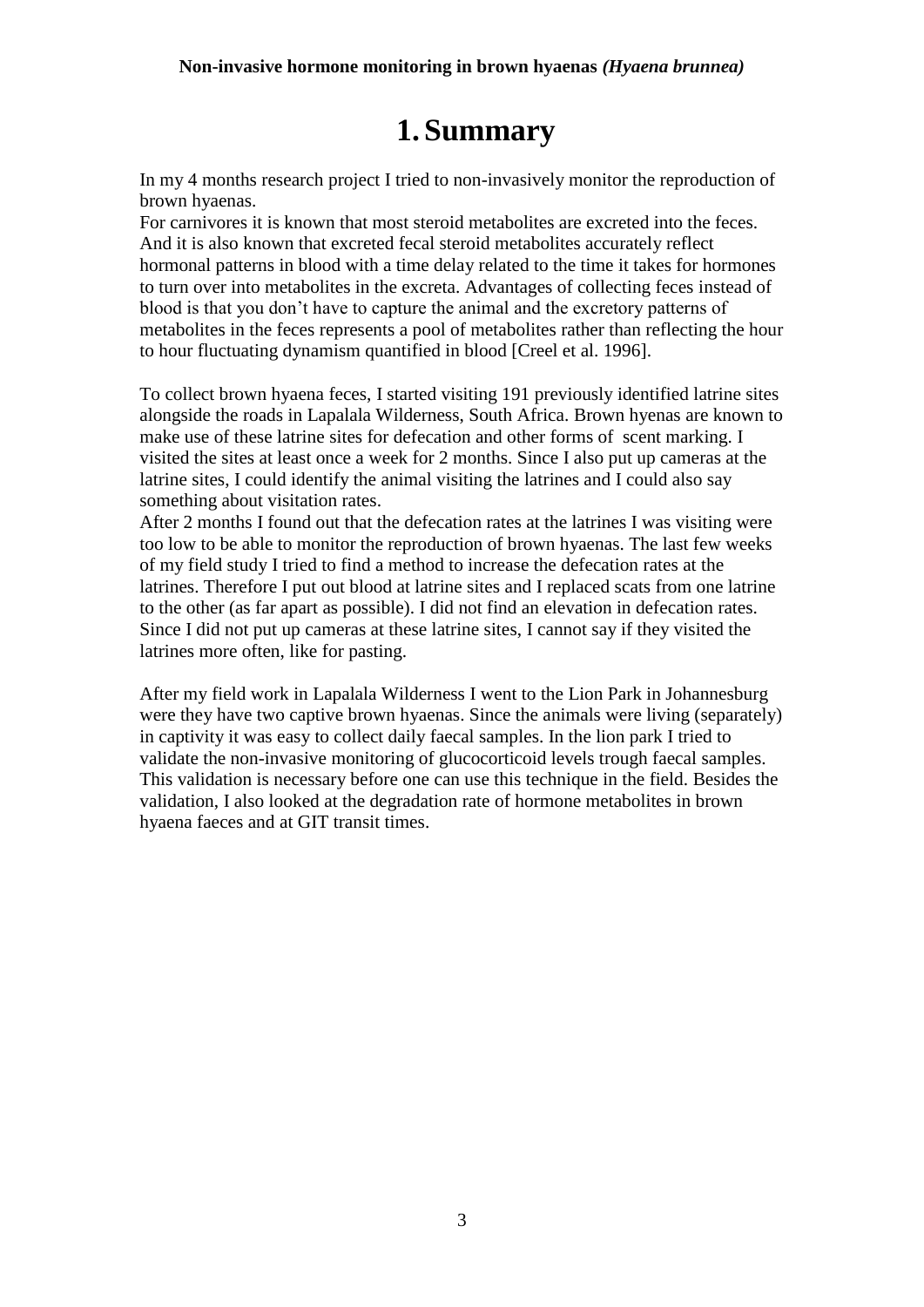# <span id="page-3-0"></span>**2. Patterns of latrine use by brown hyaenas (***Hyaena brunnea***)**

*Drs. Alma H. Hulsman*

Faculty of Veterinary Sciences, Utrecht University, the Netherlands, 2009

**The brown hyaenas current IUCN status is "Near Threatened", yet there is very limited knowledge about their biology. Collecting biological data on brown hyaenas is essential for generating appropriate conservation strategies for this species. This study was conducted from January 2009 until May 2009 in Lapalala Wilderness, South Africa. The aim of this study was to monitor patterns of latrine use by brown hyaenas. Both defecation and visitation rates, using camera traps, were monitored. Defecation rates at latrines were generally low. Visitation rates of latrines were higher than defecation rates at latrines, what could mean that brown brown hyaenas are pasting at the latrine sites more often than that they are defecating at the latrines. 39% of diel patterns of latrine use could be explained by diel patterns of activity. This could mean that they visit the latrines continuously throughout the period they are active, which suggests that the latrines are scattered throughout the brown hyaena territory. It could also mean that only during the two peaks in activity, the activity is determined by visitation of the latrines.** 

Keywords: Hyaena brunnea, latrine sites, visitation rates, defecation rates, activity patterns

### **1. Introduction**

The use of latrines is common in many carnivores like golden jackals (*Canis aureus)*, striped hyaenas *(Hyaena hyaena)* [Macdonald, 1980], badgers *(Meles meles)* [Roper et al., 1993], spotted hyaenas *(Crocuta crocuta)* [Gorman et al., 1984], and aardwolves *(Proteles cristatus)* [Nel et al., 2002]. Latrines are used for scent marking.

How often carnivores visit latrines differs between species. Otters *(Lutra Canadensis)* use some latrines more frequently than others. Trusso et al.[1998] suggested that this is strongly influenced by forest-cover type, similar to the differentiation of latrine from non-latrine sites. In European badgers Roper et al. [1986,1993] found that the number of faeces per latrine was related to its proximity to territorial boundaries but also to the function of the latrine. In

Namibia, Skinner et al. [1981] found that the number of faecal stools per latrine is  $5 \frac{(n=10)}{n}$  for brown hyaenas *(Hyaena brunnea)* and 12.4 (n=5) for spotted hyaenas.

Brown hyaenas are distributed throughout the south west arid zone of Africa [Smithers 1983]. Unlike other social carnivores, brown hyaenas live in permanent clans, but adults are seldom together [Owens et al. 1996]. Since the current IUCN status of the brown hyaena is "Near Threatened" and there is very limited knowledge about their biology, collecting biological data on brown hyaenas is essential for generating appropriate conservation strategies for this species.

The aim of this study was to monitor patterns of brown hyaena latrine use, and relate latrine use to temporal patterns of brown hyaena activity in the Lapalala Wilderness, Limpopo province, South Africa.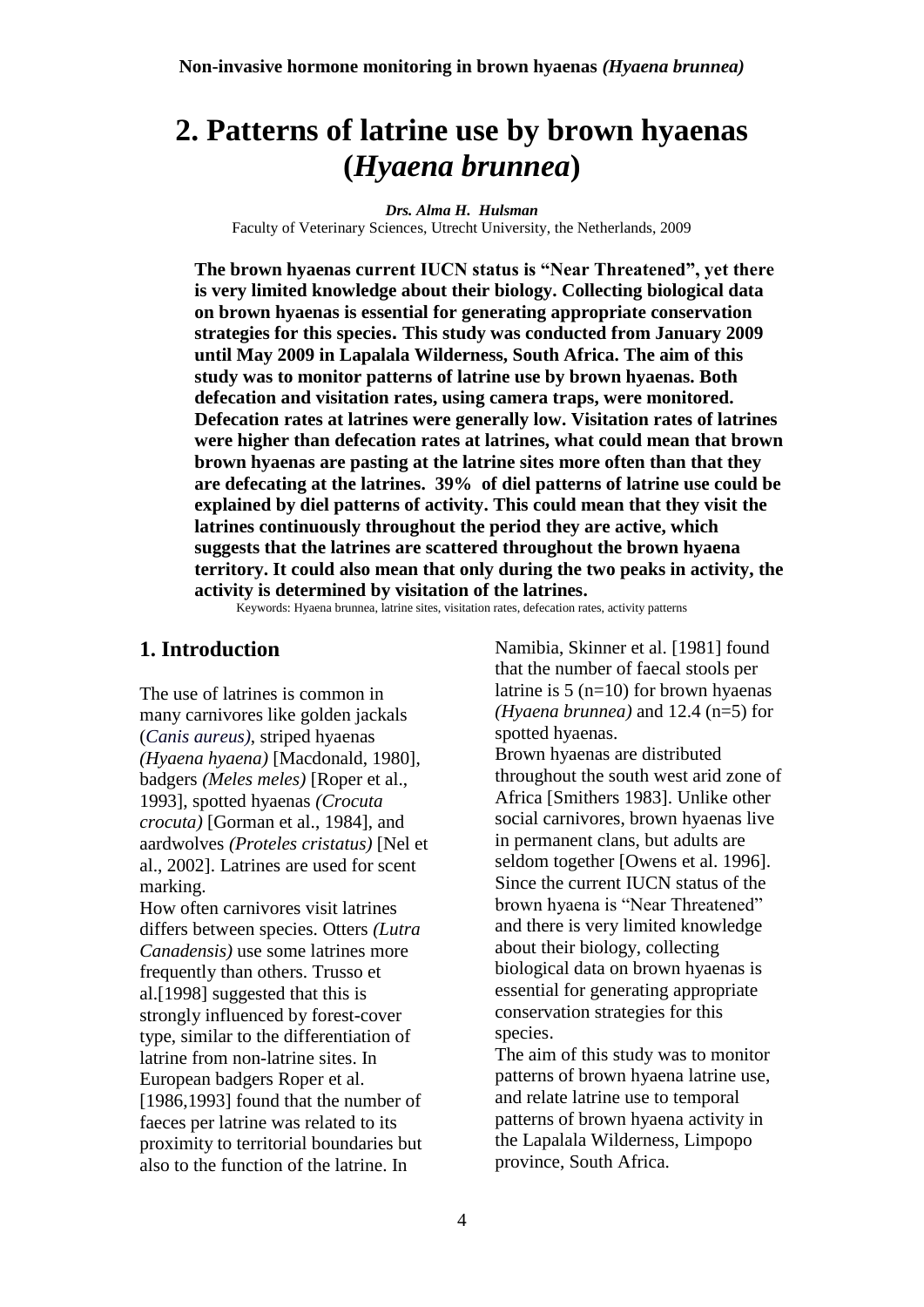Brown hyenas use latrine sites for scent marking. In the southern Kalahari, brown hyaenas pasted (anal gland scent marking) on average 2.6 times per km. Both chemical and behavioural evidence for brown hyaenas producing pastes with individual smell was found. Mills et al. concluded that pasting served to inform other group members of movements as well as to inform outsiders that a territory was occupied [Mills et al. 1980].



Fig 1. Brown hyaena scent marking.

# **2. Methods**

### *Study area*

The Lapalala Wilderness is a privately owned, 35000 ha game reserve in the core of the Waterberg region of the Limpopo province, South Africa. It constitutes approximately 35% of the core area of the UNESCO Waterberg Biosphere Reserve . The area consists of low but rugged mountains intersected by valleys containing mainly Waterberg mountain bushveld vegetation [Mucina et al. 2006]. The reserve currently hosts healthy populations of a range of large herbivores, including blue wildebeest *(Connochaetes taurinus),* kudu *(Tragelaphus strepsiceros),* zebra *(Equus burchelli antiquorum),* giraffe *(Giraffa camelopardalis tippelskirchi),* impala *(Aepyceros melampus)* and white *(Ceratotherium simum simum)* and black rhinoceros

*(Diceros bicornis).* It also contains three species of medium sized to large carnivores; black-backed jackal (*Canis mesomelas)*, brown hyaena and leopard (*Pantera pardus)*.

*Estimation of brown hyaena defecation rates at latrines* We visited 191 previously identified latrine sites alongside the roads in Lapalala Wilderness. These sites were identified and cleaned out in September 2008. At the first visit of the latrine sites of this research in January 2009, we cleaned out the latrine sites from scats. After the first visit we selected 88 latrine sites to be revisited based on the number of scats deposited since September 2008. We revisited these sites at a minimum of once every week for 2 months to monitor defecation rates.

## *Estimation of brown hyaena visitation rates at latrines*

In addition to monitoring defecation rates, we placed cameras at latrine sites that we had chosen to revisit to monitor visitation rates of the latrine sites. At these sites we cut the grass and the low tree/bush branches. We used Moultrie I40 digital infrared camera traps which are passive motion and heat activated and they were set 24 hr with a 1 minute delay (Moultrie feeders, Alabaster, AL, USA).



**Fig 2.** Putting up camera traps at latrine sites.

The cameras were left in one place for a minimum of 10 days. A total number of 22 latrine sites were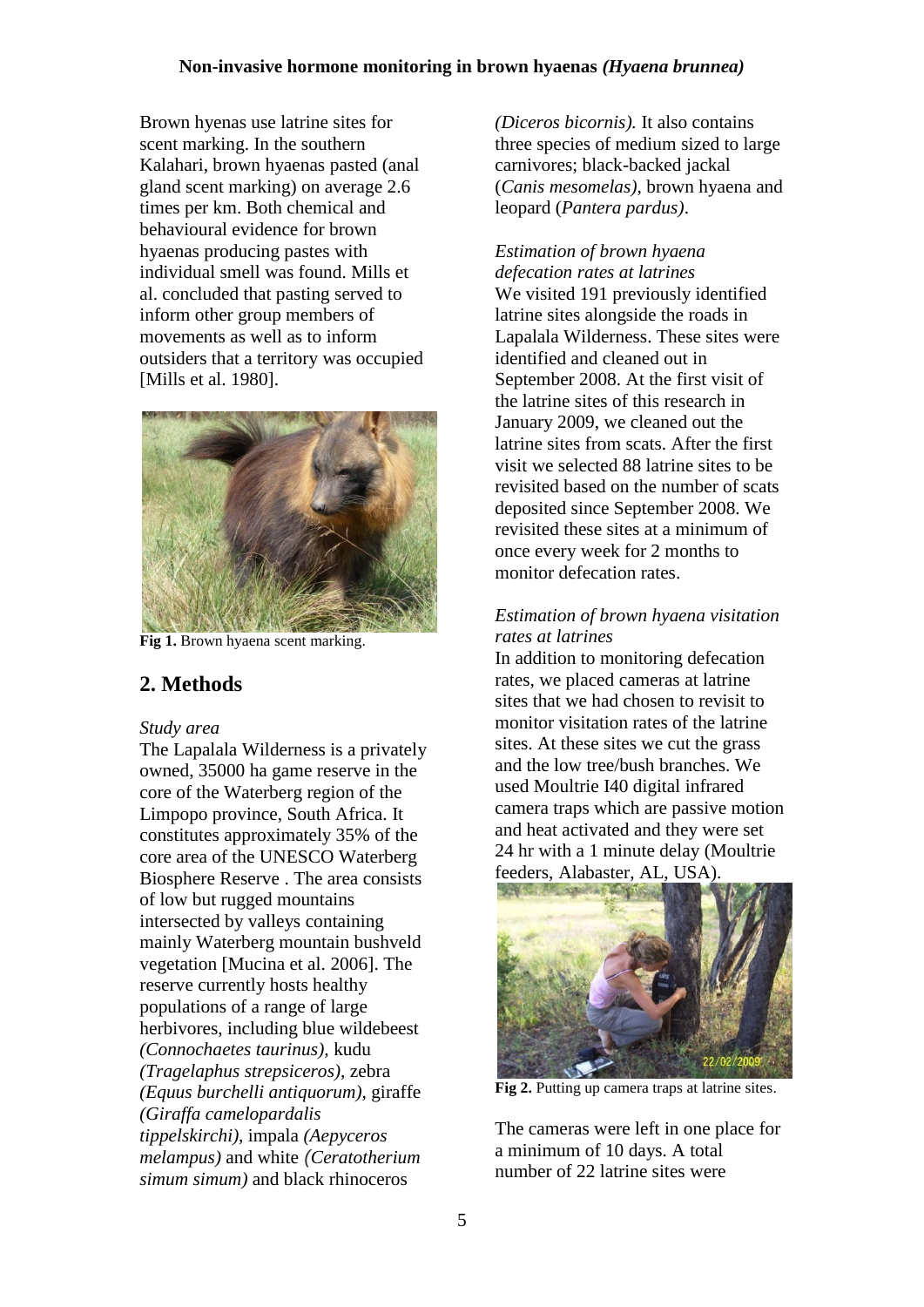monitored. The total number of monitoring nights was 257. We checked the cameras every day. To identify the brown hyenas we made use of the characteristic stripe patterns on their legs.



**Fig 3.** Camera picture from which stripe pattern on leg could be used for identification.

Not all brown hyaenas could be identified by making use of these stripe patterns. Reasons for this were poor picture quality, not seeing the legs on the picture or pictures from different sides of the animals. If they could not be identified by making use of the stripe patterns, a 10 minute interval between two hyaena pictures at the same site was regarded as an independent visit.



**Figure 4.** Map of Lapalala Wilderness including brown hyaena latrine sites monitored during the study.

*Diel patterns of activity and latrine use and the correlation between these two*

We obtained diel patterns (24 hour period) of activity from a camera survey in November and December 2008 in Lapalala Wilderness. In this survey, 39 camera sites were monitored for 7 days. The same cameras were used as for the monitoring of latrine sites. We regarded brown hyaena pictures that were taken at the same site with more than a 10 minute interval as independent events. We obtained diel patterns of visitation from the camera trapping at latrine sites from January-March as described previously.

#### *Analysis*

For the analysis of the visitation and defecation data we used mean + standard deviation and median. Since the data did not show a normal distribution, the median gives a better representation of the results.

## **3. Results**

*Defecation rates at latrines* Defecation rates were generally low. However, there was substantial variation between sites, and although the median defecation rates were close to zero (both for the period September – January and January – March), they varied from zero to 2.46 and 1.67 scats per site per 30 days for the two periods, respectively (Fig 2). From the 191 sites visited in January, we found old scats at 85 sites. Median defecation rates (scats per site per 30 days) for these sites for the period September-January was 0.65, with a maximum of 2.46 and a minimum of 0.19. At 12 from the 88 revisited sites, new scats were found. Median defecation rates for these sites for the period January-March was 1.11, with a max of 1.67 and a min of 0.55.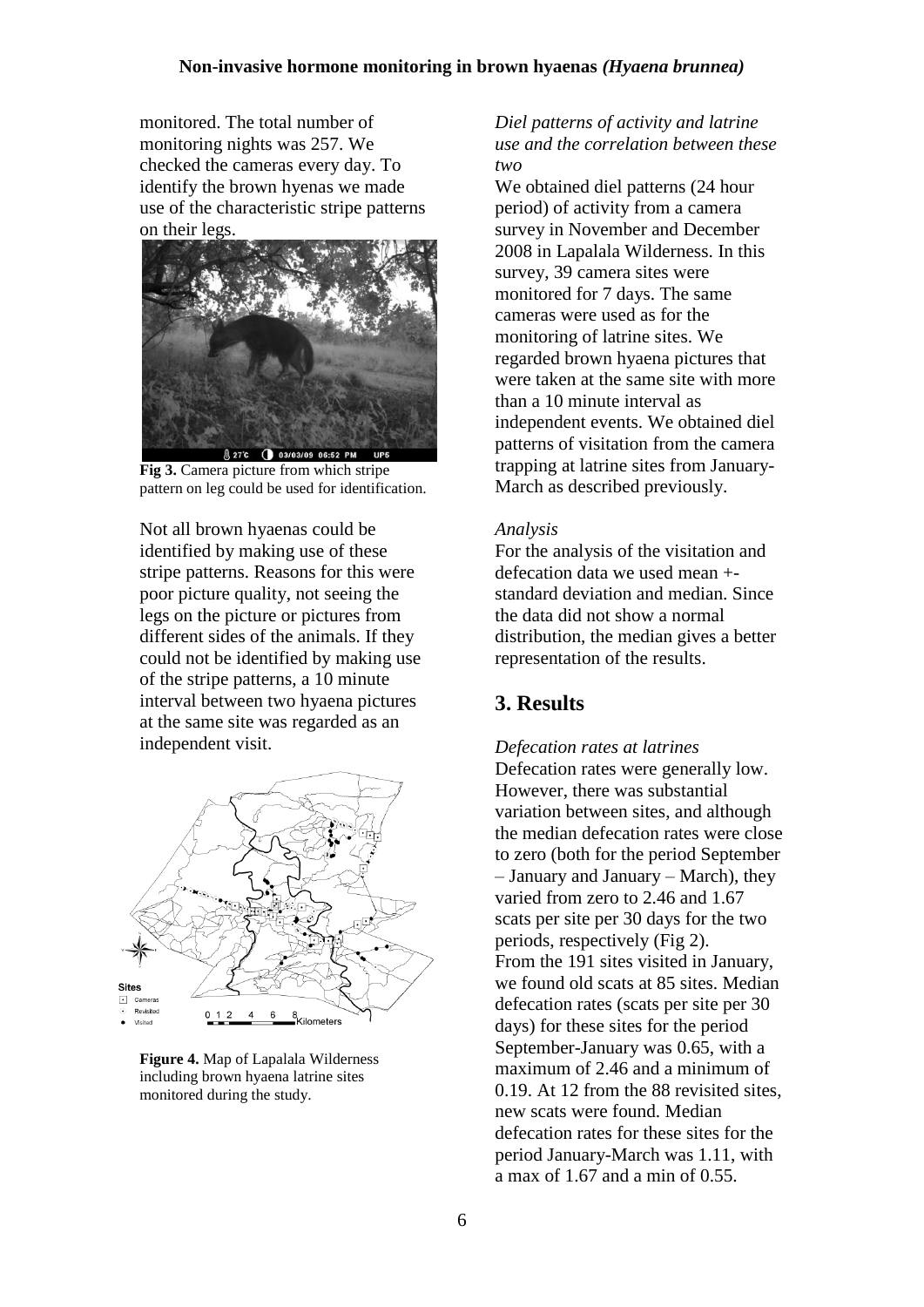#### *Visitation rates at latrines*

Visitation rates at latrines were substantially higher than defecation rates. Median visitation rate (visits per site per 30 days) for the period January-March was 2.62, with a max of 30 and a min of 0 (Fig 2). For the camera sites, median defecation rate was 0, with a max of 1.11 and a min of 0. The camera monitoring from January-March resulted in 33 independent brown hyaena pictures from which 4 brown hyenas could be identified. One animal was identified at two different sites and at one latrine site more than one animal was identified. 9.7% of the nights recorded a brown hyaena visit. From the 22 camera sites, 8 sites were visited. Median visitation rate for these 8 sites were 20.71, with a max of 30 and a min of 2.14.



**Figure 5.** Brown hyaena defecation and visitation rates per latrine during September 2008 - March 2009

#### *Diel patterns of activity and latrine use*

Diel patterns of latrine use showed two distinct peaks in time at 9:00 PM and 01:00 AM (Fig 3A). No use of latrines was observed between 05:40 AM and 05:35 PM. No activity as seen from one hour after sunrise until one hour before sunset. 51% of each 24hr period general brown hyaena activity was seen. Latrine use was linearly related to the overall activity patterns of brown hyaenas.

 $(y=0.6817x + 1.8726, R^2 = 0.39, Fig$ 3B), which generally showed a very similar temporal pattern to latrine use (Fig 3B.)



**Figure 6.** Diel patterns of brown hyaena activity and latrine use. The grey box represents the dark period.



**Figure 7.** The relationship between activity and latrine use.

## **4. Discussion**

The defecation and visitation rates at the latrine sites monitored in this study were generally low, but there is little information on brown hyaenas to compare with. We can think of different explanations for these low defecation and visitation rates. Firstly, it can be due to the use of many different latrine sites. Secondly, some of the supposed latrines monitored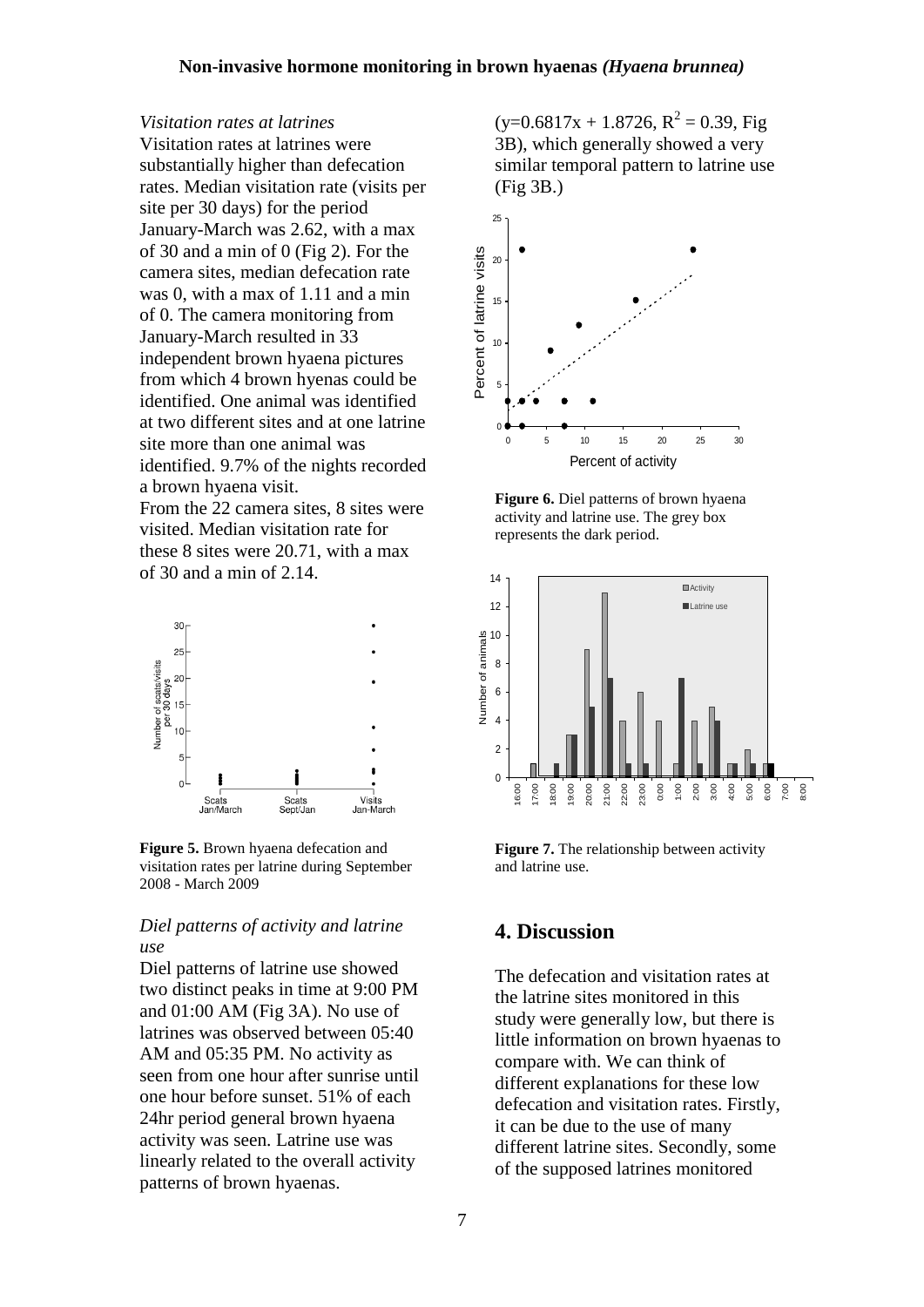may no longer have been in use, since some latrines are used only for a short period [Skinner et al. 2005]. A third possible explanation could be that the latrines are cleaned out by dung beetles. This is not a likely explanation if we assume that the following data of spotted hyaenas resemble those of brown hyaenas. Calcium rich spotted hyaena feces is not attractive to dung beetles [Cambefort 1984, Krell et al 2003] and can remain visible for 14 months [Bearder et al 1978]. Only 15 percent of the spotted hyaena feces are brown [Sillero-Zubiri et al 1992], and these scats are produced after a meat rich meal and are disintegrated within 3 days [Bearder et al 1978]. By visiting the latrines weekly, we missed some of these brown scats which might have resulted in a lower estimation of the defecation rate at latrines. A final explanation could be that by cutting the grass and tree/bush branches some of the conspicuous landmarks were taken out of the latrine which might have caused the latrine site being less visited since it has been shown that a lot of carnivores prefer depositing their scent marks at conspicuous landmarks and/or above ground level [Macdonald 1980; Macdonald 1985: Robinson & Delibes 1988: Kruuk 1978: Gorman et al 1984, 1989] . Mills et al. [1980] showed that brown hyaena scent marking may be carried out on grass stems, bushes or rocks. It does not explain the low defecation rates, since only the latrine sites where we put up a camera were cleaned out.

The visitation rates at the latrine sites are higher than the defecation rates at the latrine sites found in this study. An explanation for this could be that the brown hyaenas are pasting at the latrine sites more often than that they are defecating at the latrines.

We found that identification of brown hyaenas by the stripe patterns on their legs is a feasible method for the identification of brown hyaenas, but one should preferably get pictures of both sides of the animals or one should use camera footage for a better chance of getting an identification. The vegetation in between the cameras should be kept short so the legs of the brown hyaenas are visible. The camera survey from January-March showed that more than one hyaena was making use of the same latrine site and one hyaena made use of more than one latrine site which is consistent with data from aardwolves [Net et al. 2002]. We observed no activity from after sunrise until 1 hour before sunset, this is consistent with Mills et al. [1978] that stated that brown hyaenas are almost exclusively nocturnal. We observed activity from 17h30 until 06h00 in the summer period from November-December compared to brown hyaenas in the south-western Kalahari who are active from 18h00 until 08h30 during summer and from about 16h30 until 06h00 during winter [Mills et al. 1977]. Along the Namib coast they are active from sunset to sunrise [Skinner et al. 1995]. Mills et al. also states that brown hyenas are active 42.6% of the 24hr period in the southern Kalahari [Mills et al. 1978]. In this study we did not follow an individual hyaena, so we cannot say what percentage of time a brown hyaena is active. What we can say is that 51% of each 24hr period general brown hyaena activity was seen. 39% of diel patterns of latrine use in this study could be explained by diel patterns of activity. First of all, this could mean that they visit latrines continuously throughout the period they are active. This suggests that the latrines are scattered throughout the

brown hyaena territory like stated by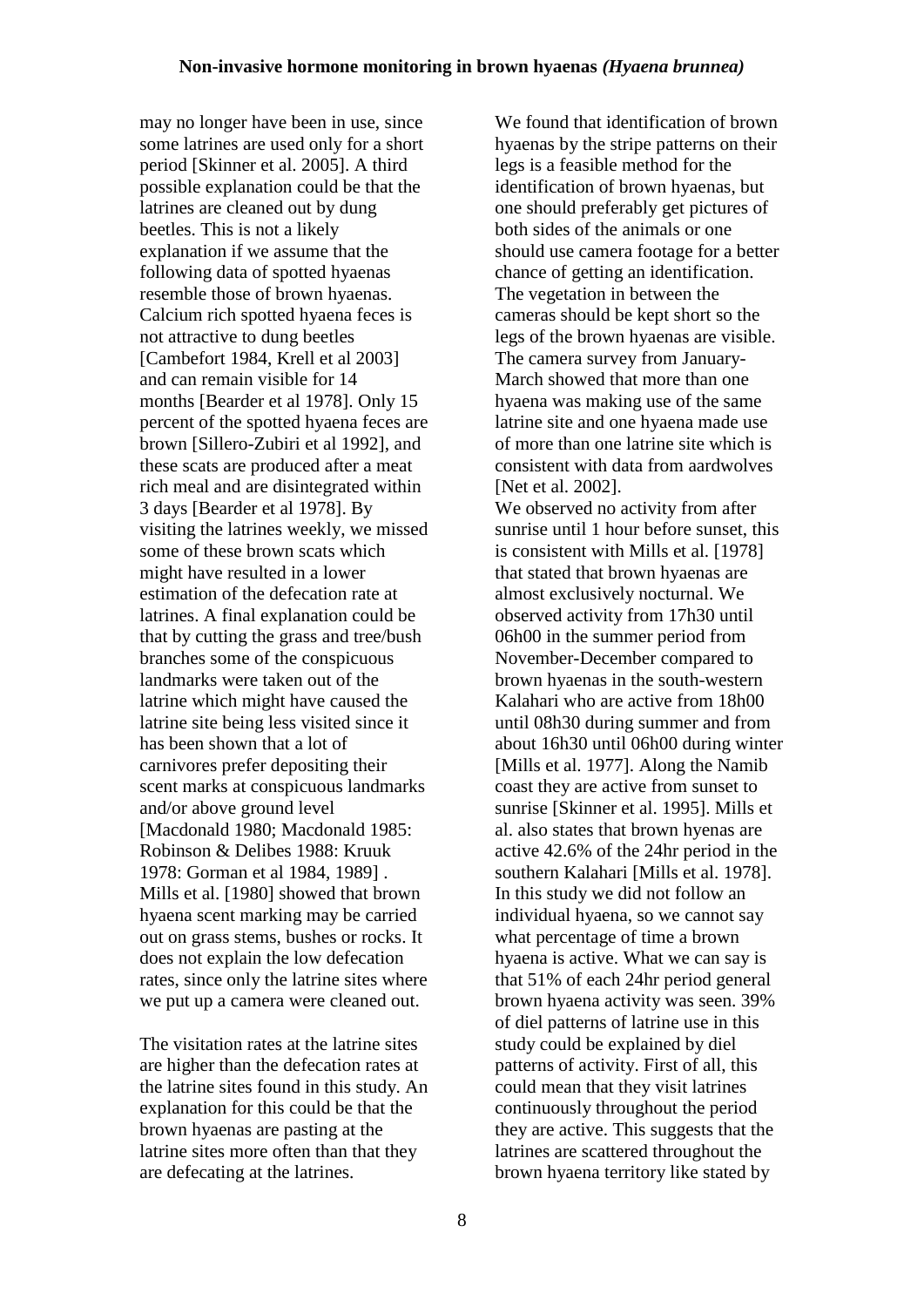Milles et al. 1980. It could also mean that only during the two peaks in activity, the activity is determined by visitation of the latrines.

# **5. Conclusion**

Defecation rates at brown hyaena latrine sites were generally low. The visitation rates at brown hyaena latrines were substantially higher than defecation rates. An explanation for this could be that the brown hyaenas are pasting at the latrine sites more often than that they are defecating at the latrines.

39% of diel patterns of latrine use could be explained by diel patterns of activity, this could mean that they visit the latrines continuously throughout the period they are active. Which suggests that the latrines are scattered throughout the brown hyaena territory. It could also mean that only during the two peaks in activity, the activity is determined by visitation of the latrines.

# **6. Acknowledgments**

I wish to thank the Institute for Breeding Rare and Endangered African Mammals (IBREAM) for giving me the opportunity to perform this brown hyaena study. I thank my supervisors Fredrik Dalerum and Monique Paris for their support and advice during this project. I also wish to thank the management of Lapalala Wilderness: Duncan Parker, Mike Gregor, Tom Hugo, Anton Walker, Roger Collinson, and Anthony and Erin Roberts for allowing me to perform my research in Lapalala Wilderness and for all their help and support. And thanks to John Hanks (IBREAM) who visited us in Lapalala and really encouraged and motivated us with his enthusiasm and optimism!

# **7. References**

BEARDER S.K. & RANDALL R.M. 1978. The use of fecal marking sites by spotted hyenas and civets. *Carnivore* 1: 32-48.

CAMBEFORT Y. 1984. Étude écologique des Coléoptères Scarabaeidae de Côte d'Ivoire. *Travaux des Chercheurs de la Station de Lamto* 3: VIII + 294 + 13 pp.

GORMAN M.L., MILLS M.G.L. 1984 Scent marking strategies in hyenas (Mammalia). *Journal of Zoology* 202: 535–547

GORMAN M.L., TROWBRIDGE B.J. 1989 The role of odor in the social lives of carnivores. In *Carnivore behavior, ecology and evolution. (eds. Gittleman J.L.),* pp: 57–139: Cornell University Press, Ithaca.

GORMAN M. L. 1990. Scentmarking strategies in mammals. *Revue Suisse de Zoologie* 97:3-29.

KRELL F.T., KORB, J., WALTER P., 2003 The beetle fauna of hyaena latrines: coprocenoses consisting of necrophagous beetles (Coleoptera Trogidae Scarabaeidae) *Tropical Zoology* 16:145-152

KRUUK H. 1978 Spatial organisation and territorial behaviour of the European badger, *Meles meles*. *Journal of Zoology* 184:1–19

MACDONALD D.W. 1980 Patterns of scent marking with urine and faeces amongst carnivore communities. *Symposia of the Zoological Society of London* 45: 107–139

MACDONALD D.W. 1985 The carnivore: Order Carnivora. In *Social*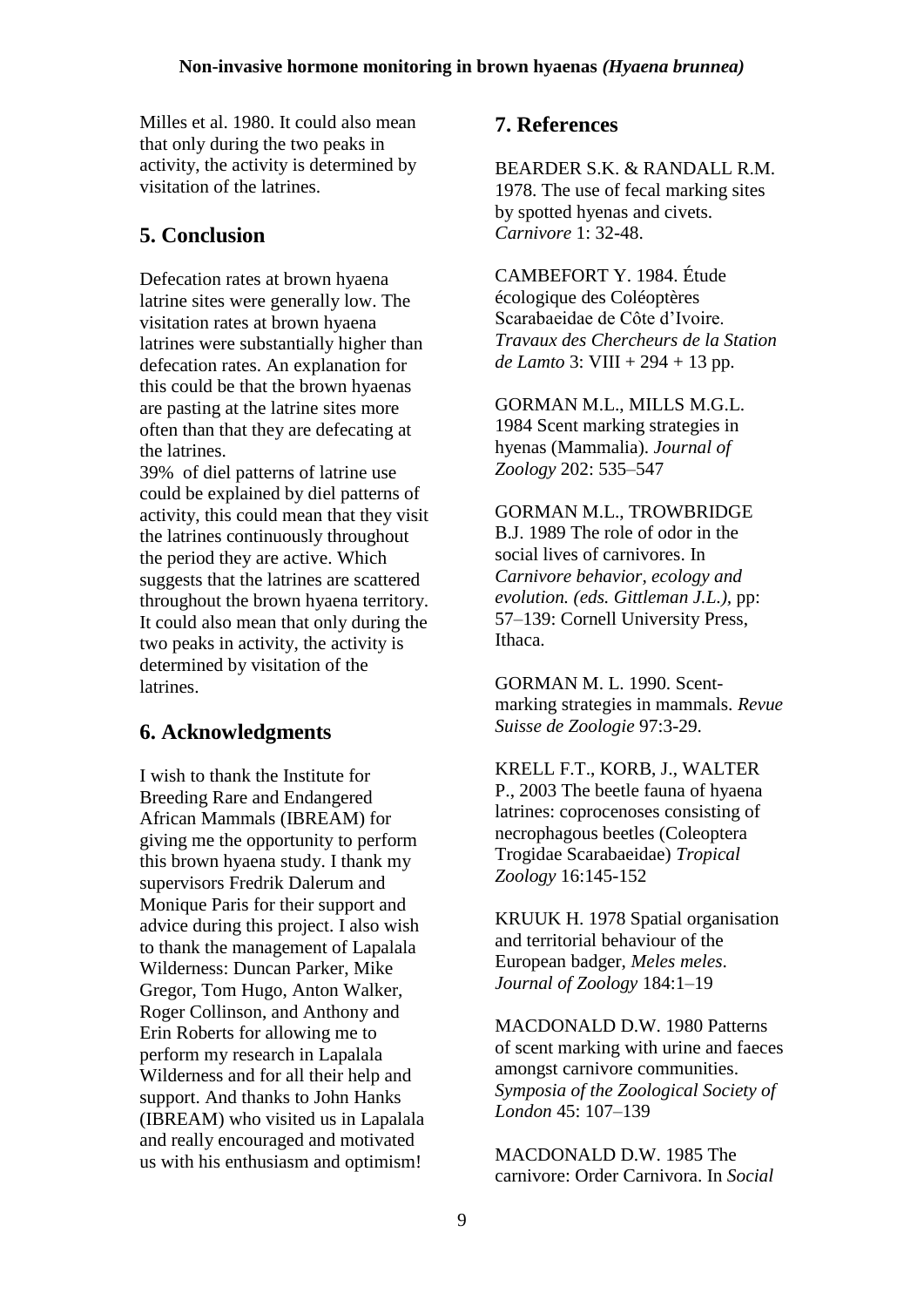#### **Non-invasive hormone monitoring in brown hyaenas** *(Hyaena brunnea)*

*odours in Mammals (eds Brown R.E., Macdonald D.W.)* pp 619–722 Clarendon Press, Oxford.

MILLS, M.G.L., MILLS, M.E.J. 1978 The diet of the brown hyaena *Hyaena brunnea* in the southern Kalahari. *Koedoe* 21:12-149

MILLS, M.G.L., GORMAN, M.L., MILLS, M.E.J. 1980, The scent marking behaviour of the brown hyaena *Hyaena brunnea, South African Journal of Zoology* 15:240- 248

MILLS, M.G.L. 1982 The mating system of the brown hyaena, *Hyaena brunnea* in the southern Kalahari. *Behav. Ecol. Sociobiol.* 10:131-136

MUCINA, L. & RUTHERFORD, M.C. (eds.) 2006 The vegetation of South Africa, Lesotho and Swaziland. *Sterlitzia 19*. South African Biodiversity Institute, Pretoria, South Africa.

NEL, J.A.J., BOTHMA, J.DU P., 2002 Scent marking and midden use by aardwolves (*Proteles cristatus***)** in the Namib Desert. *Journal of Ecology* 21.1:25- 39

OWENS D., OWENS M. (1996) Social dominance and reproductive patterns in brown hyaenas, *Hyaena brunnea*, of the central Kalahari desert *Anim. Behav.* 51: 535–551

ROBINSON I.H., DELEBIS M. 1988 The distribution of faeces by the Spanish lynx (*Felis pardina*). *Journal of Zoology* 216:577–582

ROPER T.J., SHEPERDSON D.J., DAVIES J.M. 1986 Scent marking with faeces and anal secretion in the european badger (*Meles meles*): seasonal and spatial characteristics of latrine use in relation to territoriality. *Behaviour* 97: 94–117

ROPER T.J., CONRADT L, BUTLER J, CHRISTIAN S.E., OSTLER J, SCHMID T.K. 1993 Territorial marking with faeces in badgers (*Meles meles*): a comparison of boundary and hinterland latrine use. *Behaviour* 127: 289–307

SILLERO-ZUBIRI C., GOTTELLI D 1992 Feeding ecology of spotted hyaena (Mammalia: *Crocuta crocuta*) in a mountain forest habitat. *Journal of African Zoology* 106: 169-176

SILLERO-ZUBIRI C., Macdonald D. W. 1998. Scent-marking and territorial behaviour of Ethiopian wolves Canis simensis. *Journal of Zoology* 245:351-361

SKINNER J.D. VAN AARDE R.J. 1981 The distribution and ecology of the brown hyaena, *hyaena brunnea,* and spotted hyaena*, crocuta crocuta,*  in the central Namib desert. *Madoqua*  12:231-239

SKINNER J.D., VAN AARDE R.J., GROSS R.A. 1995 Space and resource use by brown hyaenas, *Hyaena brunnea,* in the Namib desert. *J. Zoology London* 237:123-131

SKINNER J.D., CHIMIMBAC.T. 2005 Hyaena brunnea. In *Mammals of the Southern African Subregion* 365- 370 [Cambridge University Press,](http://www.nhbs.com/browse.php?pub=67) Cambridge

TRUSSO, SAMARA 1998 Lake shore latrine site selection by river otters (Lutra canadensis) *Masters Abstracts International* 1998, Vol. 36 Issue 02, p446-446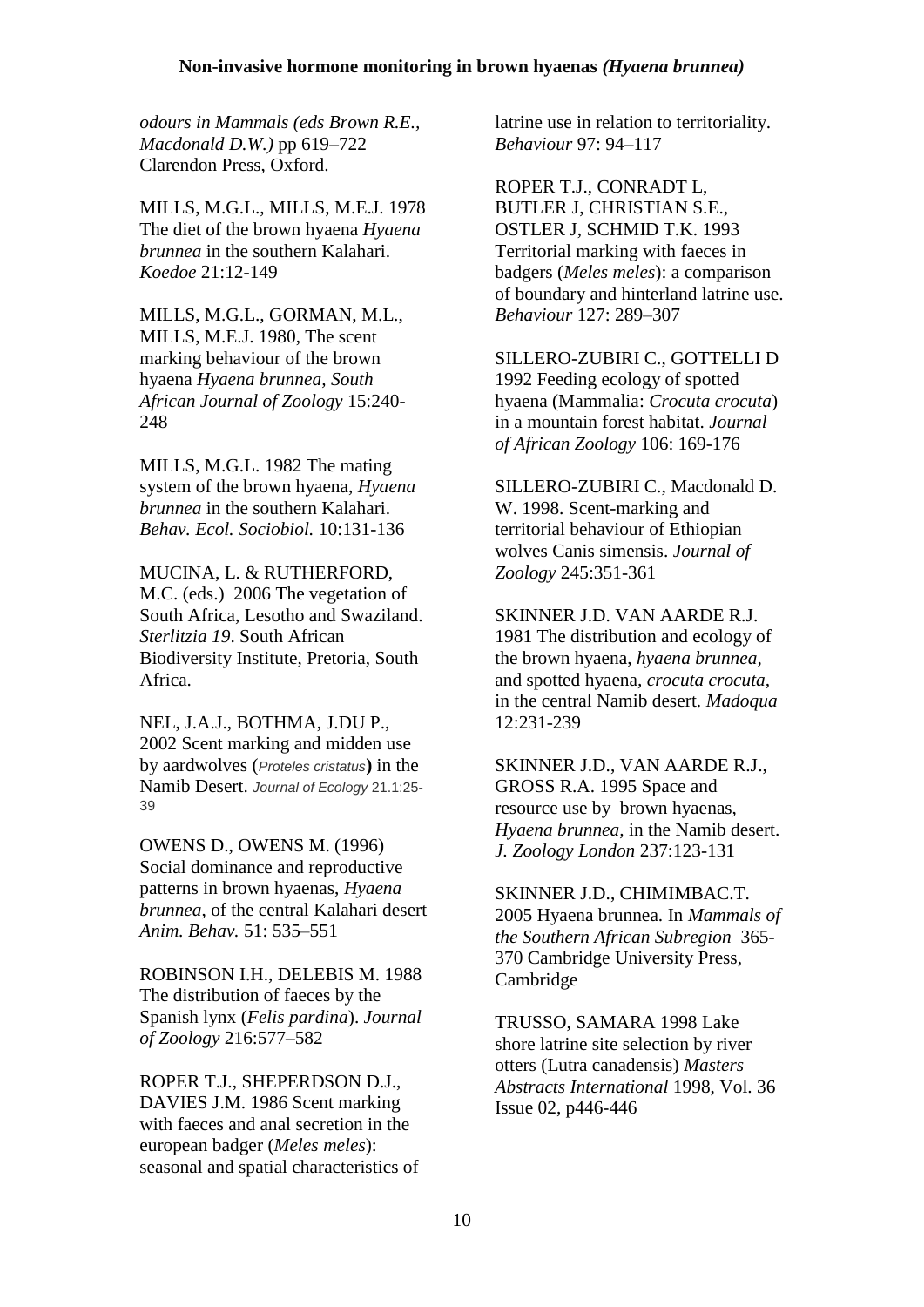# <span id="page-10-0"></span>**3. Non-invasive glucocorticoid measurement in brown hyaenas** *(Hyaena brunnea)*

*Drs. Alma H. Hulsman* Faculty of Veterinary Sciences, Utrecht University, the Netherlands, 2009

**Non-invasive hormone measurement techniques have been widely developed the last two decades. These techniques are especially interesting to use in wildlife. Before one can use such a technique, it has to be biologically validated. The aim of this study was to validate an assay for non-invasive monitoring of glucocorticoid levels in brown hyenas through faecal samples. This study was conducted in March 2009, on two brown hyaenas in the Lion Park in Johannesburg. An AcTH challenge test was performed and hormone metabolites were measured with the 11-Oxoetiocholanolone II enzyme immuno assay. This study provides biological validation for measuring fecal glucocorticoid metabolites in brown hyaenas**. **GIT transit times and fecal glucocorticoid metabolite degradation rate were also** 

**studied. GIT transit times (15 hours and 23-24 hours) in this study do not give a good indication of the delay in fecal glucocorticoid excretion in brown hyaenas. Glucocorticoid metabolite levels decline significantly over time. This highlights the need to collect fresh samples and freeze these immediately for accurate detection of GCM levels.**

Keywords: Hyaena brunnea, fecal glucocorticoid metabolites, AcTH callenge test, GIT transit times, degradation rate

## **1. Introduction**

Stress can be defined as the physiological response elicited when an individual perceives a threat to its homeostasis. One of the responses to physiological or behavioural stressors is the secretion of glucocorticoids (GC's) by the hypothalamic-pituitary-adrenal axis. Although GC responses are adaptive in the short term, chronically elevated GC levels can produce an array of pathologies, including reproductive suppression, ulcers, muscle wasting and immune suppression [Sapolsky 1992, Munck 1984].

Methods for non-invasive measurement of GC levels in urine or faeces have been widely developed the last two decades [Wasser et al. 1988, 1997; Creel et al.

1991, 1996; Monfort et al. 1997; Palme et al. 1998]. Excreted urinary or faecal hormone metabolites accurately reflect hormonal patterns in blood with a time delay related to the time it takes for hormones to turn over into metabolites in the excreta. Whether the hormone is primarily passed into urine or faeces is species dependent. In spotted hyaenas for instance, glucocorticoids can be monitored trough fecal sampling [Goymann et al 1999]. The advantage of collecting urine or feces instead of blood is that there is no need to capture the animal and thereby disturbing the animal subject. In addition, another advantage is that the faecal glucocorticoid metabolites represent a pool of metabolites rather than reflecting the hour to hour fluctuating dynamism quantified in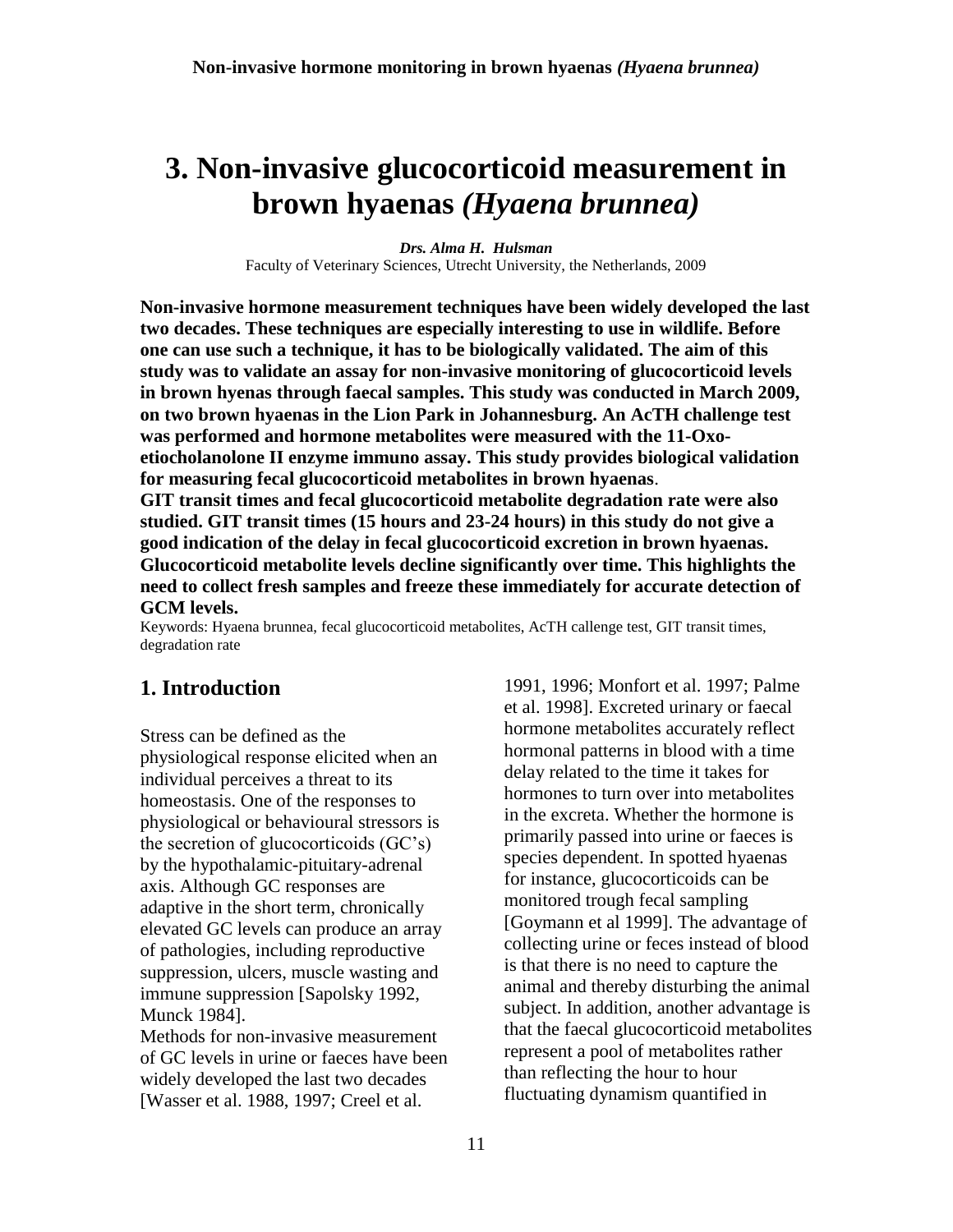blood [Creel et al 1996]. However, each non-invasive hormone monitoring technique must be biologically validated. The aim of this study was to validate an assay for non-invasive monitoring of glucocorticoid levels in brown hyenas through faecal samples. This was done by AcTH injection into 2 captive study animals and faecal glucocorticoid levels pre- and post injection were measured. When extraneous ACTH is administered to a mammal it acts upon the adrenal pathways to cause release of glucocorticoids, which cause a rise in plasma levels of these steroids followed by a return to normal baseline levels. This rise and fall is reflected in the feces after the glucocorticoids are metabolized and excreted [Keay et al 2006]. Such a validation experiment was already performed by Goymann et al. on spotted hyenas [Goymann et al. 1999]. Naturally occurring bacteria and their enzymes degrade steroid metabolites in feces [Keay et al 2006]. In the field, reluctance to disturb study animals, behavioural sampling protocols, the presence of other large mammals such as lions, and the distance back to basecamp can make it difficult to quickly collect, process, and freeze samples [Dloniak et al 2004]. Therefore, in this study we also analyzed the degradation rate of hormone metabolites in faeces whilst kept outside where temperatures varied between 15 and 25 °C, without rainfall. This information will yield valuable information from which we can define guidelines on the needed freshness of field samples that are still suitable for analysis.

Finally, gastrointestinal transit times were determined by making use of party glitters as a digestive marker.

## **2. Methods**

#### *Field study site, subjects*

Data were collected in the Lion Park in Johannesburg, South Africa in March 2009. Subjects were 2, individually kept, adult brown hyenas of unknown gender and age, referred to as animal 1 and 2.



**Fig 1**. Brown hyaena (animal 1) in the Lion Park in Johannesburg.

*Sample collection and storage* We collected faeces from the study animals during a 5 day pre-injection period to provide a measure of baseline glucocorticoid levels in the animals. We darted the subjects with 50 IU of AcTH (*Synacthen*, Novartis, Australia) on the fifth day of faecal sample collection. The time of darting was 07:50 and16:40 respectively. After AcTH injection, we collected faeces for another 6 days. We checked the enclosures between 8 and 9 AM and if possible again between 4 and 5 PM.

For the purpose of defining the rate of hormone metabolite degradation, we observed the animals from early morning until defecation took place. We than removed the scat from the hyaena enclosure and placed it outside the enclosure on the grass. Since it was summer, temperatures varied from 25°C during the day to 15°C during the night. There was no rainfall. After about 0, 0.5, 1, 2, 4, 8, 16 and 32 hours we took a part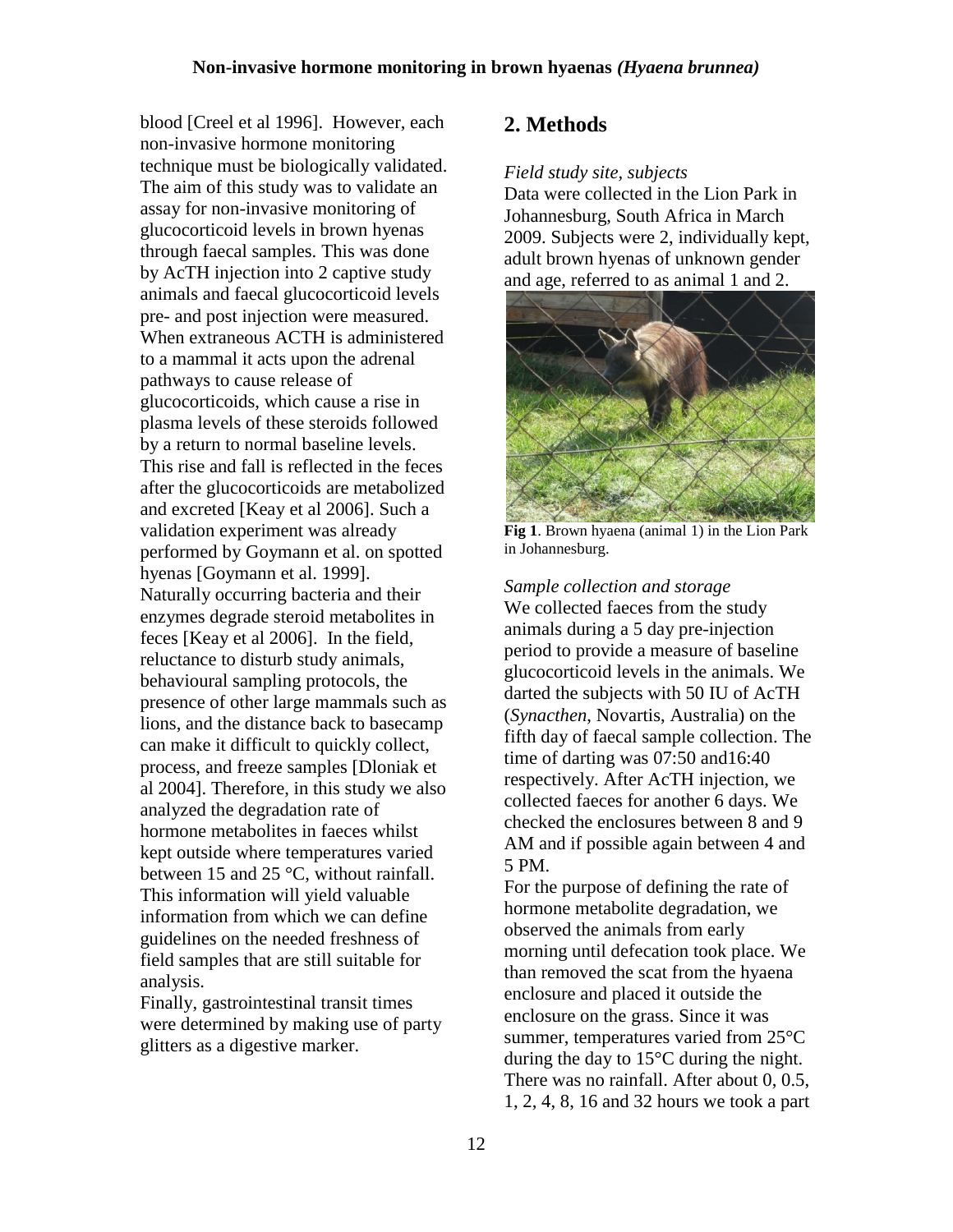of the scat and put it in the freezer at -20 degrees until analysis took place. We fed a table spoon of plastic red party glitter (Pick and Pay, South Africa) as a digestive marker to determine GIT transit times just after the animal was darted with the AcTH. It was mixed with the normal diet of these specific hyenas. This normal diet consist of horse and cow meat/bones. We watched the animals until they started eating, to be sure of the exact time of eating. Because we could only enter the enclosure twice a day, we can not tell the exact GIT transit time.

We used plastic cloves to pick up the scats and we than put it in glass sample cups. The glass sample cubs were stored frozen at -20°C until transported to the Veterinary Faculty of Onderstepoort, University Pretoria. They were transported for one hour in an isolating box without ice. At Onderstepoort, the samples were put in a freezer at -20°C until assayed.

### *Extraction*

Faecal samples were extracted and analysed at the Veterinary Faculty Onderstepoort, University Pretoria, South Africa.

We freeze dried the faecal samples in a vacuum oven (Instruvac Freeze-drier from Air & Vacuum Technologies, model: VFDT 02.50, manufactured and purchased in South-Africa) at -48°C for 48 hours to reduce water content variability between samples. After the samples were freeze dried, the samples were pulverized using tweezers and a sieve. The tweezers, sieve and working surface were cleaned with 80% EtOH (prepared from Ethanol Absolute 99%, Merck, Saarchem, diluted with distilled water). Hand gloves were changed between samples.

Between 330 and 340 mg freeze dried faeces was put in a sample tube (Kimble Borosilicate Glass, Disposable Culture Tubes, 12x75mm) and used for the extraction. The precise sample weight was recorded for each sample. For the extraction we added 3 ml 90% methanol to the sample tubes. The tubes were than vortexed for 15 minutes, whereafter centrifuge for 10 minutes at 3300g. The supernatant was transferred to a fresh tube and stored at -20 °C until analysis.

### *Enzyme immunoassay*

The enzyme immuno assay (EIA) used in this study is the 11-Oxoetiocholanolone II as described by Ganswindt et al. (2003) who validated the assay for usage in the African elephant *(Loxodonta Africana).* Antibodies were raised against 5bandrostane-3a -ol-11-one-17-CMO. 5bandrostane-3a -ol-11-one-17-CMO was used as label and 5b-androstane-3a -ol-11,17-dione was used as standard. The sensitivity of the assay at 90% binding was 3 pg per well, and the inter- and intra-assay coefficients of variation ranged between 4.21% and 17.27%. The assay was performed on microtiter plates with a double antibody technique according to the methods described by Palme and Möstl (1997) and Ganswindt (2002). Sample concentrations are expressed as µg/g DW.

### *Data analysis*

We used a mixed linear model to test the effect of time on measured GCM levels. In the model, we used time since defecation as a fixed continuous predictor and added each scat event nested within individual as a random factor to control for interdependence both within samples and within individuals.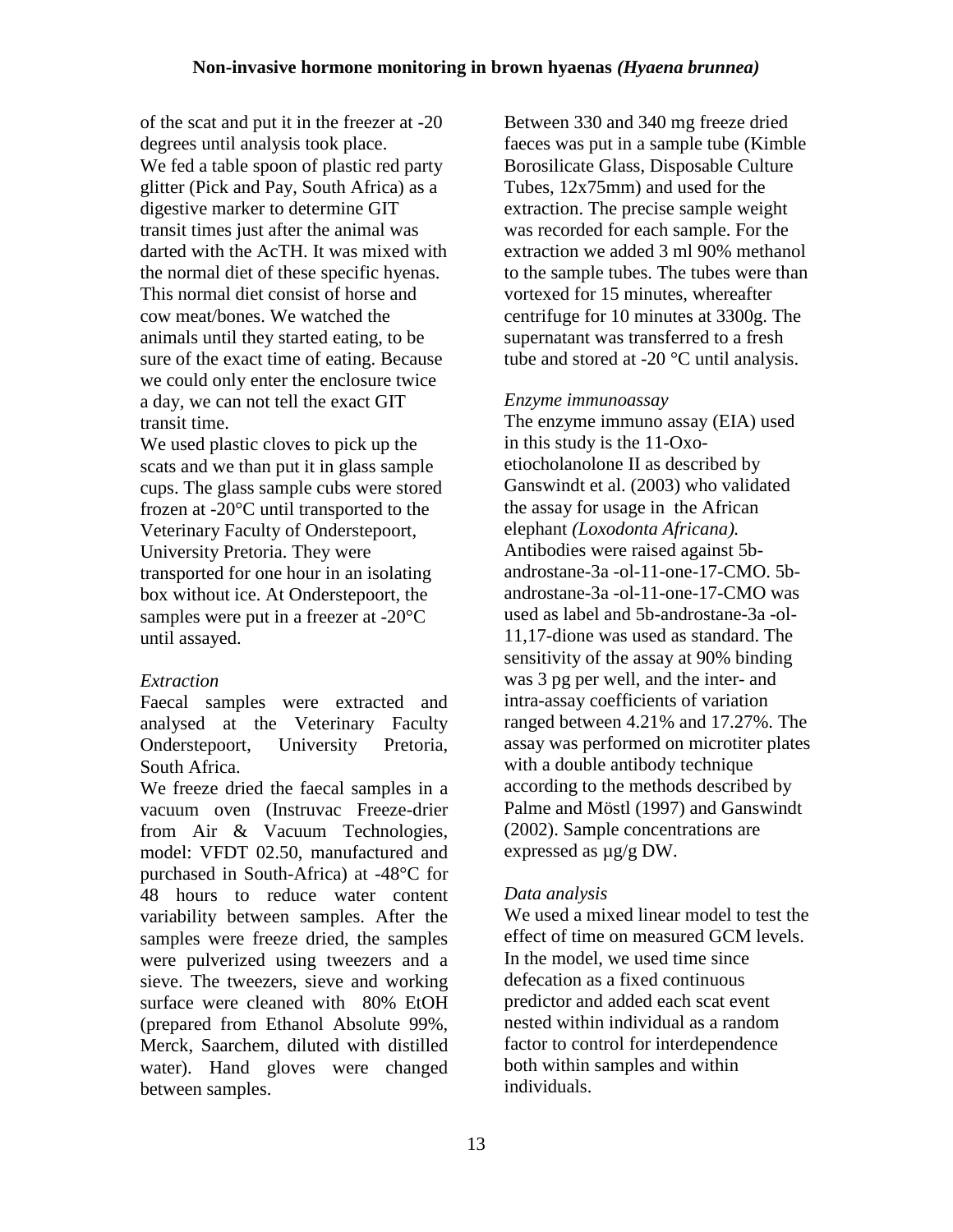## **3. Results**

*Validation of non-invasive monitoring of glucocorticoid levels in brown hyenas (Hyaena brunnea) through faecal samples*

Pre-injection glucocorticoid levels for animal 1 varied between 2.98-9.61 µg/g DW (mean  $5.44 + 2.88$ ) and for animal 2 between 0.05-6.78 µg/g DW (mean 2.35 +- 2.60). After AcTH injection on day 4, glucocorticoid levels raised up to 21.13  $\mu$ g/g DW (388 % compared to baseline) for animal 1 and up to 63.15 µg/g DW (2687% compared to baseline) for animal 2. Peak glucocorticoid level of animal 2 was much higher than of animal 1. The peak glucocorticoid level for animal 1 was measured in a fresh scat (defecation was seen), 24 hours and 46 minutes after AcTH injection. Peak glucocorticoid level for animal 2 was measured more than 24 hours and less than 39 hours and 32 minutes after AcTH injection at which time the sample was collected, but defecation took place during the night and was therefore not timed. Before peak glucocorticoid level for animal 2 was measured, a clear increase in glucocorticoid level up to 12.30  $\mu$ g/g DW could be measured in a sample that was collected 24 hours and 8 minutes after AcTH injection. Glucocorticoid levels returned to 7.54  $\mu$ g/g DW for animal 1 and 8.82  $\mu$ g/g DW for animal 2 both one day after glucocorticoid peaking. For animal 1 this showed that the glucocorticoid level returned to pre-injection level range as expected. The glucocorticoid level of animal 2 did not completely return to pre-injection level range as yet, but a drastic decline could be measured (fig 1). Both animals showed a second peak, lower than the one after AcTH injection

(animal 1 on day 10, animal 2 on day 11).



**Fig 2.** Fecal glucocorticoid metabolite concentrations during the AcTH challenge test. Arrows indicate time of AcTH injection.

*Degradation rate of hormone metabolite concentrations in brown hyaena faeces* Of both brown hyaenas, two fresh scats were collected. Defecation time of these four scats were recorded. For these four scats, GCM declines significantly over time  $(\beta = -1.3 \times 10^{-3}, t = 2.29, p = 0.03)$ and the decline was more pronounced in samples with high GCM levels (Fig 2).



**Fig 3**. Degradation curve of glucocorticoid hormone metabolites in faeces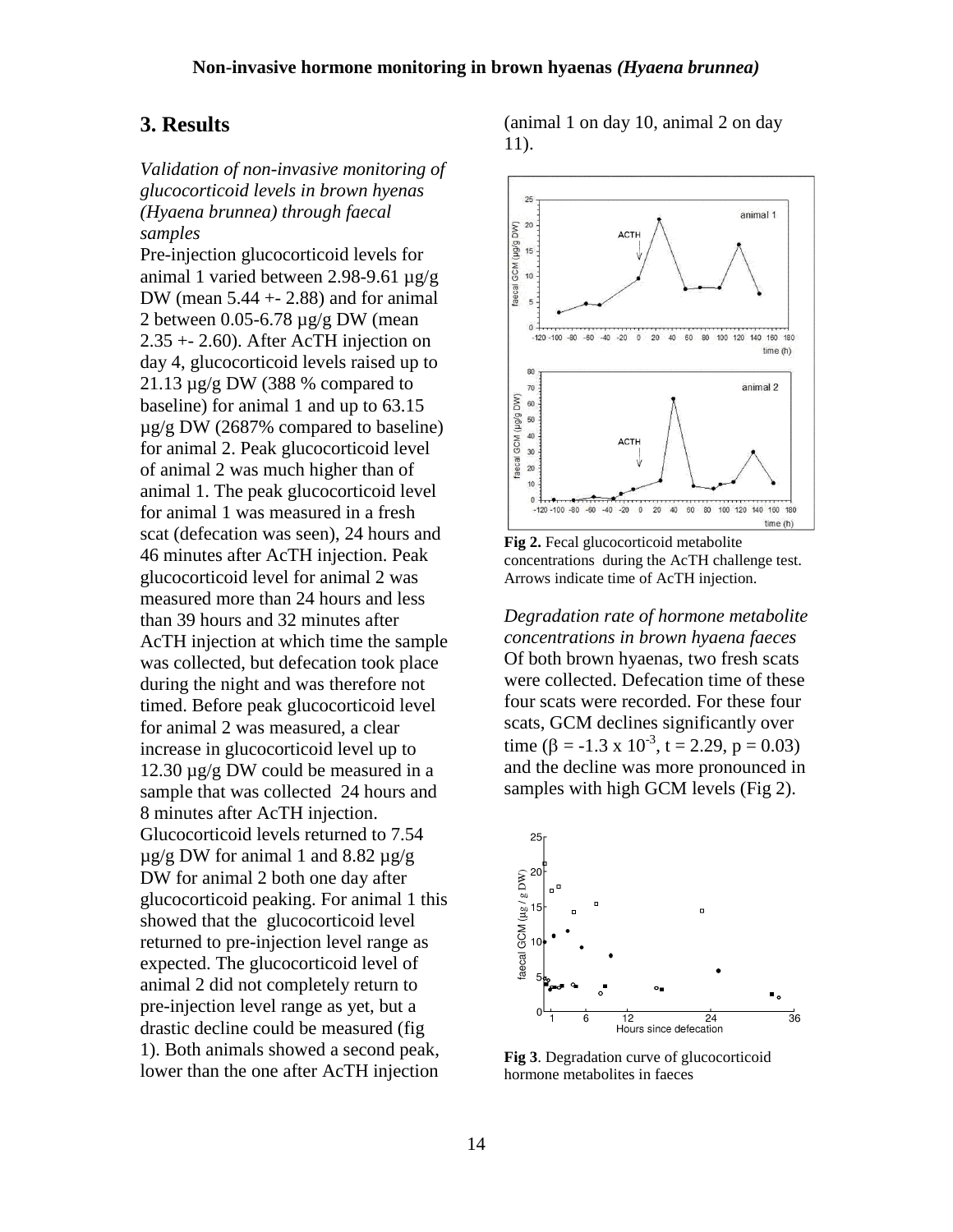*GIT transit time in brown hyaenas*

Time feeding until time collecting scat with glitter for hyaena A was 15 hours (17h30 until 08h36 the next day). Time feeding until time collecting scat with glitter from hyaena B was 23-24 hours (17h00-18h00 until 16h48 the next day). GIT transit times for these two animals are therefore less than 15 hours and 23- 24 hours, assuming that the GIT transit time for the glitter, which was mixed with the food, is the same as the GIT transit time of the food that was fed with the glitter. The glitter came out with a minimal change in brightness of the red colour.

## **4. Discussion**

#### *AcTH challenge test*

Although the exact identity of the metabolites measured in this study remains unknown, the AcTH challenge test suggests that the metabolites measured were relevant indicators of adrenal activity, because administration of exogenous AcTH led to a clear increase in these fecal metabolites in both subject animals.

An explanation for the much higher increase in glucocorticoid level in animal 2 could be that the animal was stressed during the darting. First we tried to chase it out of its burrow and after that the dart would not go in at once, because of all the fur on the animal. There were no difficulties darting animal 1.

In spotted hyaenas, fecal glucocorticoid metabolites peaked 26 +- 5 hours after AcTH injection [Goymann et al. 1999]. This is similar to the results found in this study on brown hyaenas, in which fecal glucocorticoid metabolites peaked 24 hours and 46 minutes after AcTH

injection for animal 1 and more than 24 hours but less than 39 hours and 32 minutes after AcTH injection for animal 2.

Both animals show a second peak in fecal glucocorticoid metabolites after AcTH injection (subject A 5 days after AcTH injection, subject B 6 days after AcTH injection). No recorded stressful event happened during that period. Although diurnal fluctuations can occur [Keay et al 2006], all samples around and at the day of the second peak of fecal glucocorticoid metabolite concentration were collected around 8.00AM, thus diurnal fluctuations do not explain the second peaks. Another explanation for, short-term, fluctuations in glucocorticoid metabolite concentrations could be diet, especially in carnivores, because the diet itself may contain glucocorticoids [Keay et al 2006]. There is no information on the glucocorticoid content in the diet of these brown hyaenas.

*GIT transit time in brown hyaenas* The delay of fecal glucocorticoid excretion in sheep, ponies, and pigs roughly corresponds with the food transit time from duodenum to rectum in these animals [Palme et al*.* 1996]. In spotted hyenas, GIT transit time was approximately 24 hours and fecal glucocorticoid excretion increased within 24–50 h after injection of ACTH. Taking gut passage time as an approximate measure of food passage time between duodenum and rectum, the time lag of glucocorticoid excretion in feces appears to correspond with food transit time in spotted hyenas as well [Goymann et al 1999]. The GIT transit time for animal 1 in this study was less than 15 hours and 6 minutes, compared to a delay in fecal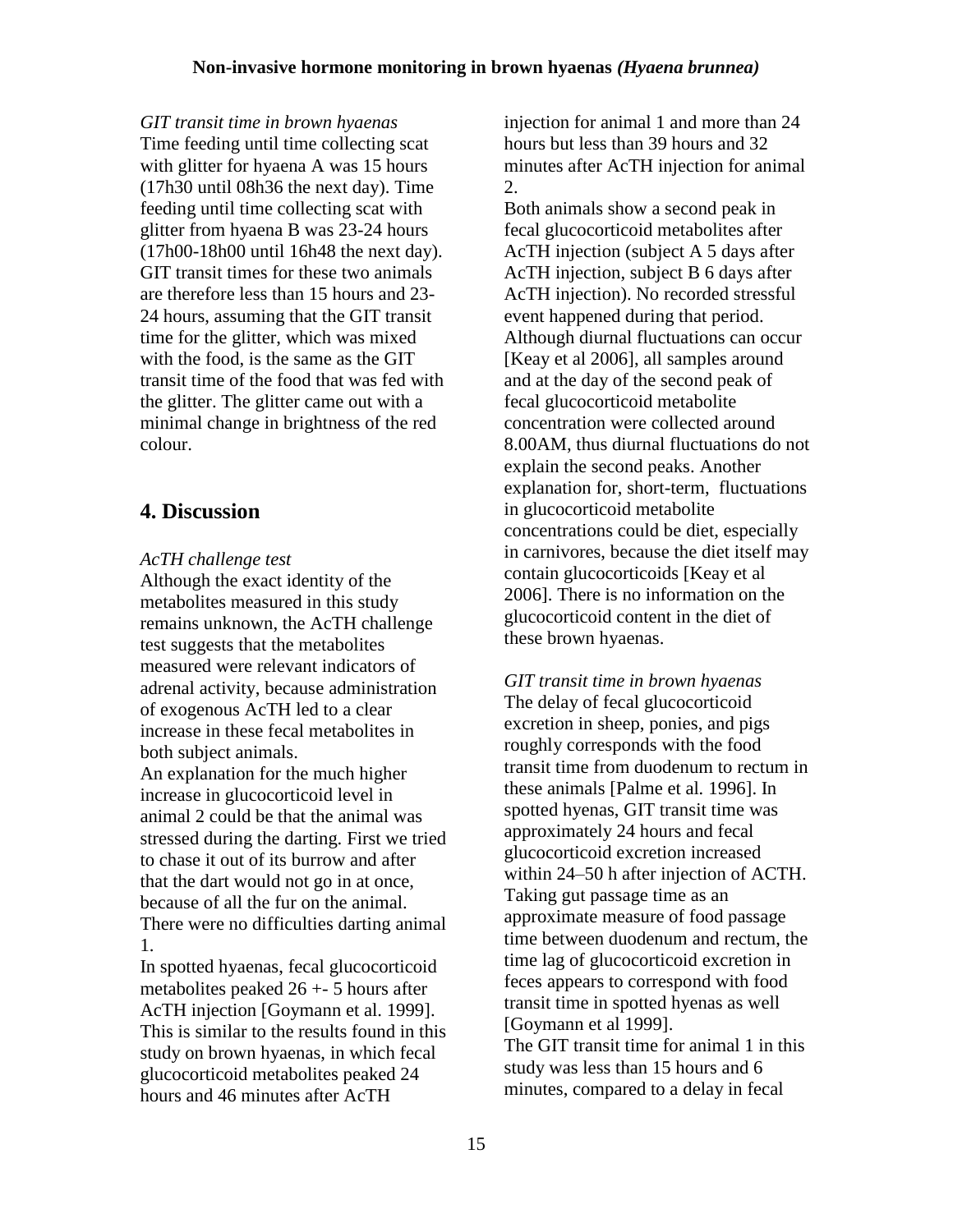glucocorticoid excretion of 24 hours and 46 minutes. The GIT transit time for animal 2 in this study was less than 23- 24 hours, compared to a delay in fecal glucocorticoid excretion of 24 hours and 8 minutes, although glucocorticoid levels were still rising at that time. Thus the time delay of glucocorticoid excretion in feces appears to roughly correspond with food transit time in one of the two brown hyaenas in this study. From this study we therefore cannot say GIT transit time gives a good indication of the delay in fecal glucocorticoid excretion. Measuring the GIT transit time in more brown hyaenas and if possible, measuring the food passage time between duodenum and rectum instead of measuring the GIT transit time will give more conclusive results on the relationship between the delay in fecal glucocorticoid excretion and the food transit time from duodenum to rectum.

*Degradation rate of hormone metabolite concentrations in brown hyaena faeces* No previous research was found on fecal glucocorticoid metabolite degradation in other hyaena species. Fecal androgen concentrations in spotted hyaenas do not seem to be affected by delays up to 48 h between depositing and freezing (there is no information on temperature during the delay between depositing and freezing) [Dloniak et al 2004]. But a research on fecal glucocorticoid metabolite degradation in baboons showed that degradation rates were low, representing no more than 9.3% over 30 days of storage at ambient temperature and when stored at  $-10$  °C, no significant steroid changes were observed for up to 400 days. In our study, we found a significant decline in GCM levels over time. Therefore, low GCM levels are not conclusive for low

circulating GCM levels. This highlights the need to collect fresh samples and freeze these immediately for accurate detection of GCM levels.

## **5. Conclusion**

The aim of this study was to validate an assay for non-invasive monitoring of glucocorticoid levels in brown hyenas through faecal samples. Our results show that the 11-Oxo-etiocholanolone II EIA tested in this study, could detect a clear rise in glucocorticoid metabolite concentration after AcTH injection. Therefore, this study provides biological validation for measuring fecal glucocorticoid metabolites in brown hyaenas. GIT transit time of only one of the two brown hyaenas in this study roughly corresponds to the delay of fecal glucocorticoid excretion. From this study, we therefore cannot say that GIT transit time gives a good indication of the delay in fecal glucocorticoid excretion in brown hyaenas. Our result on degradation showed that detectable GCM levels declined significantly over time. This highlights the need to collect fresh samples and freeze these immediately for accurate detection of GCM levels.

Since all these results are based on only 2 brown hyaenas, performing this study on more brown hyaenas is recommended to get a more accurate indication of GIT transit time in brown hyaenas and GCM degradation in brown hyaena feces. Putting up video cameras at the enclosures will help to get the exact time of defecation. It might also be useful to compare different EIA's in future studies, like in the study performed by Goymann et al [1999].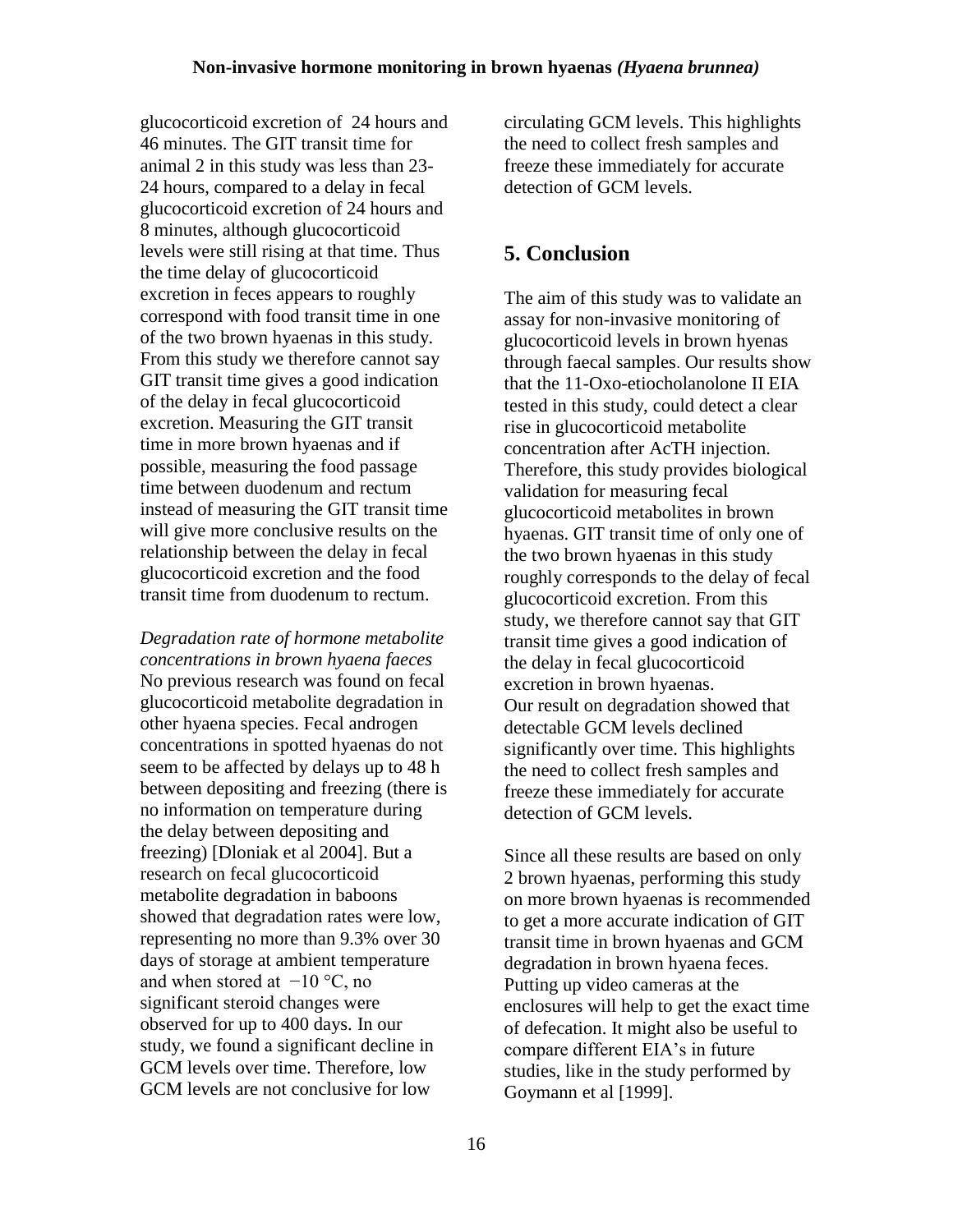## **6. Acknowledgements**

I wish to thank the Institute for Breeding Rare and Endangered African Mammals (IBREAM) for giving me the opportunity to perform this brown hyaena study. I thank my supervisors Fredrik Dalerum and Monique Paris for their support and advice during this project. I also wish to thank everyone at the Lion Park in Johannesburg for allowing me to perform my research there and for their help collecting the samples. Finally, I am grateful for the assistance with our lab-work, provided by all the people at Onderstepoort; Prof. Henk Bertschinger, Marissa Grant, Stefanie Muenscher and Dr. André Ganswindt.

# **7. References**

CREEL S., MOONFORT S.L., WILDT D.E., WASER P.M., 1991 Spontaneous lactation is an adaptive result of pseudopregnancy. *Nature* 351:660-662

CREEL S., CREEL N.M, MONFORT S.L., 1996 Social stress and dominance. *Nature* 379:212

DLONIAK S.M., FRECNH J.A., PLACE N.J., WELDELE M.L.GLICKMAN S.E., HOLEKAMPA K.E. 2004 Non-invasive monitoring of fecal androgens in spotted hyenas (*Crocuta crocuta*) *General and Comparative Endocrinology* 135: 51–61

GANSWINDT A., HEISTERMANN M., BORRAGAN S., HODGES J.K., 2002 Assessment of testicular endocrine function in captive African elephants by measurement of urinary and fecal androgens. *Zoo Biol*. 21: 27–36.

GANSWINDT A., PALME R.,HEISTERMANN M., BORRAGAN S., HODGES J.K. 2003 Non-invasive assessment of adrenocortical function in the male African elephant (Loxodonta africana) and its relation to musth *General and Comparative Endocrinology* 134: 156–166

GOYMANN, W., MÖSTL, E., VAN T HOF T., EAST M.L., HOFER H. 1999 Noninvasive fecal monitoring of glucocorticoids in spotted hyenas, Crocuta crocuta. *Gen. Comp. Endocrinol*. 114: 340–348

KEAY J.M., SINGH J.,GAUNT M.C., KAUR T. 2006 Fecal glucocorticoids and their metabolites as indicators of stress in various mammalian species*. Journal of Zoo and Wildlife Medicine* 37(3):234-244

MONFORT S.L. WASSER S.K. MASHBURN K.L., BURKE M., BREWER B.A., CREEL S., 1997 Steroid metabolism and validation of non-invasive endocrine monitoring in the African wild dog *(Lucaon pictus). Zoo Biology* 29:176-183

MUNCK A., GUYRE P.M., HOLBROOK N.J 1984 Physiological functions of glucocorticoids in stress and their relation to pharmalogical actions. *Endocrine revieuws* 5 (1): 25-44

PALME R., MÖSTL E., 1997 Measurement of cortisol metabolites in faeces of sheep as a parameter of cortisol concentrations in blood. *Int. J. Mammal. Biol*. 62: 192–197.

PALME R.C., BOBIA C., MESSMAN S., MOSTL E., 1998 Measuring faecal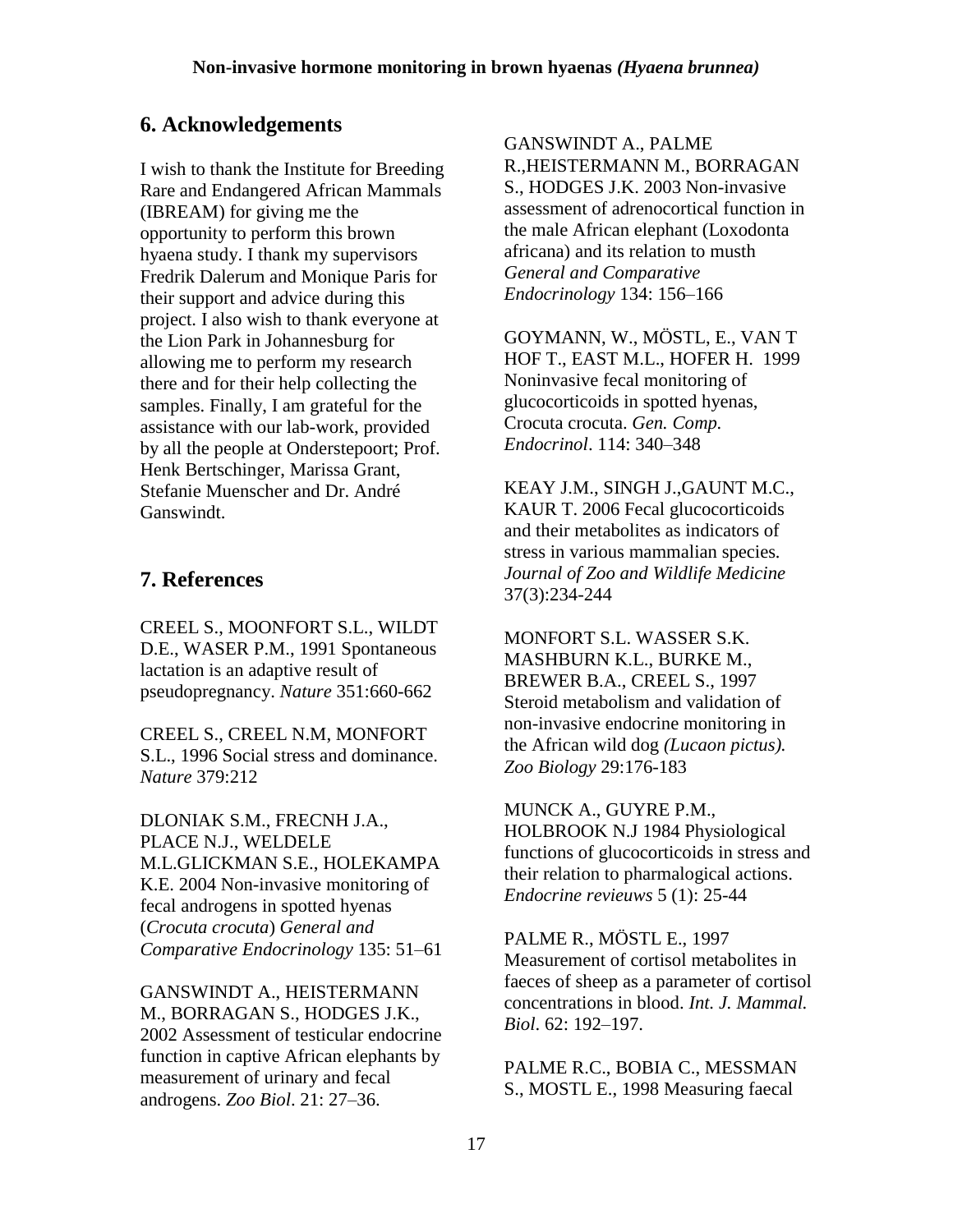#### **Non-invasive hormone monitoring in brown hyaenas** *(Hyaena brunnea)*

cortisol metabolites: a non-invasive tool to evaluate adrenocortical activity in mammals. *Advances in Ethology* 33:27- 46

PUKAZHENTHI, B.S., WILDT, D.E. 2004 Which reproductive Technologies are most relevant to studying, managing and conserving wildlife? *Reproduction, Fertility and Development* 16: 33-46

SAPOLSKY R. 1992 Neuroendocrinology of the stress response. In *Behavioral andocrinology* (eds Becker J.B., Breedlove S.M., Crews D.), pp 287-324 MIT Press, Cambridge, Massachusetts.

WASSER S., RISLER L., STEINER R.A., 1988 Excreted steroids in primate feces over the menstrual cycle and pregnancy. *Biological reproduction*  39:862-872

WASSER S., BEVIS K., KING G., HANSON E., 1997 Noninvasive physiological measures of disturbance in the Nothern Spotted owl. *Conservation Biology* 11:1019-102